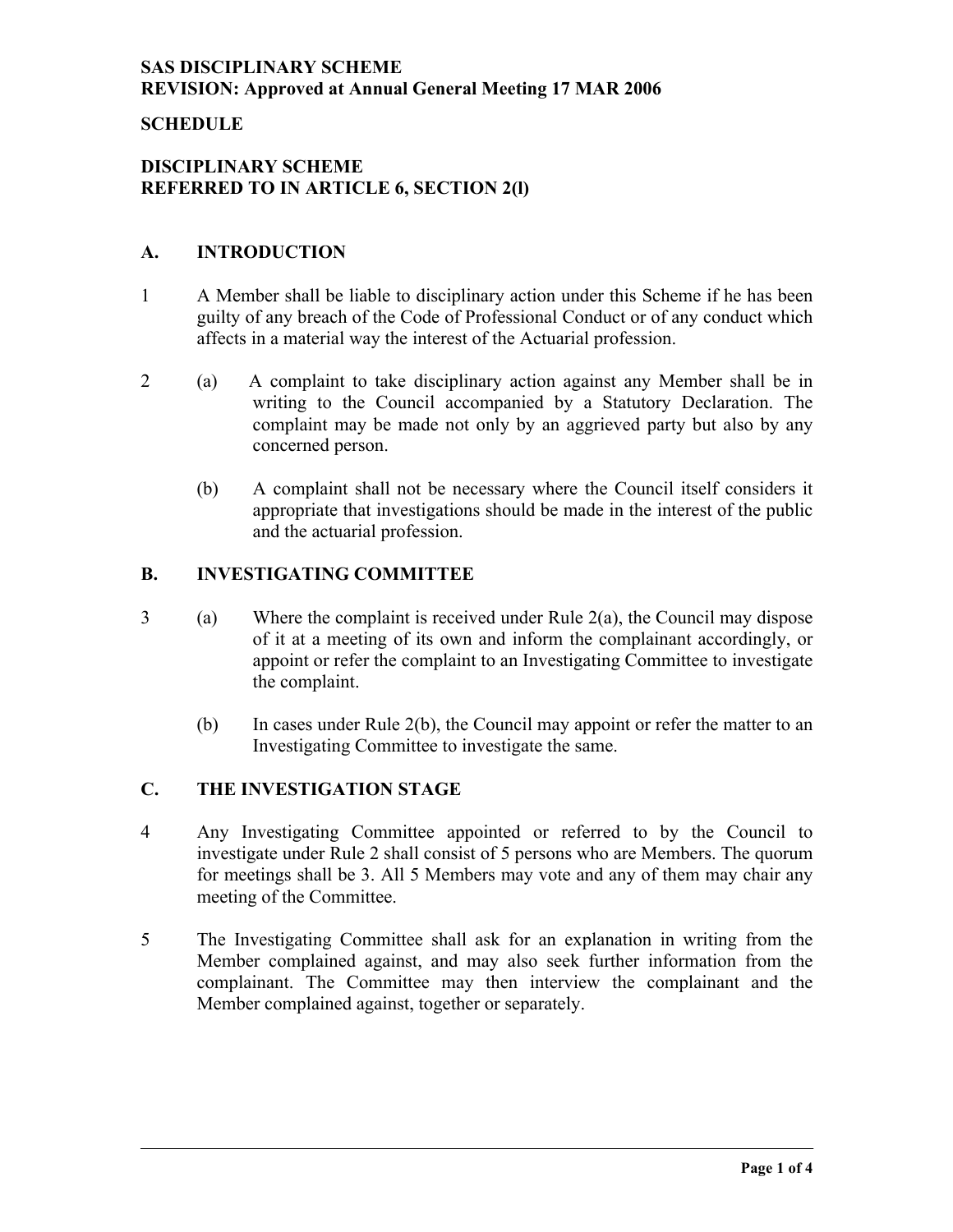- 6 The Investigating Committee (by a majority) may decide:
	- (a) That no disciplinary action shall be taken against the Member complained against;
	- (b) To deprecate the conduct of the Member complained against; or
	- (c) Refer the complaint for decision by a Tribunal in accordance with Part D of this Scheme.
- 7 The power of deprecation mentioned in Rule 6(b) above shall be exercised only if the Investigating Committee decides that the Member had not been guilty of a conduct which deserves a harsher level of penalty as provided for under Rule 16(b), 16(c) or 16(d).
- 8 The Investigating Committee shall make a written report to the Council on its findings and decision.
- 9 The decision of the Investigating Committee shall be communicated by the Council to the Member complained against and the complainant.

#### **D. TRIBUNAL STAGE**

- 10 Where the Committee decides that the complaint be referred to a Tribunal under Rule 6(c) above, the Council shall so refer the complaint to a Tribunal. The Tribunal may be an existing one, or appointed for this purpose by the Council.
- 11 The Tribunal shall consist of 5 persons, none of whom shall be Members of the Investigating Committee. Three of them shall be Members, and the remainder shall be outsiders appointed by the Council. The quorum for the hearings shall be 3, of whom at least one shall not be a Member. All 5 may vote. The Tribunal shall be chaired by a Member.
- 12 The Council shall instruct an Advocate and Solicitor of the Supreme Court of Singapore to prepare and present the case to the Tribunal. He shall then draft the appropriate charges and send it to the Member complained against who shall also be informed of the hearing days which have been fixed.
- 13 The Tribunal may also appoint a Legal Assessor who is an Advocate and Solicitor of at least 10 years standing, to give advice on law and procedure at the hearing. Where the advice is given during the private deliberations of the Tribunal, the parties or their representatives shall be informed of the substance of such advice.
- 14 Where the hearing before the Tribunal involves the decision of a Court or some other Tribunal, their decisions, findings or sentence, as the case may be, may be proved by the use of certified copies.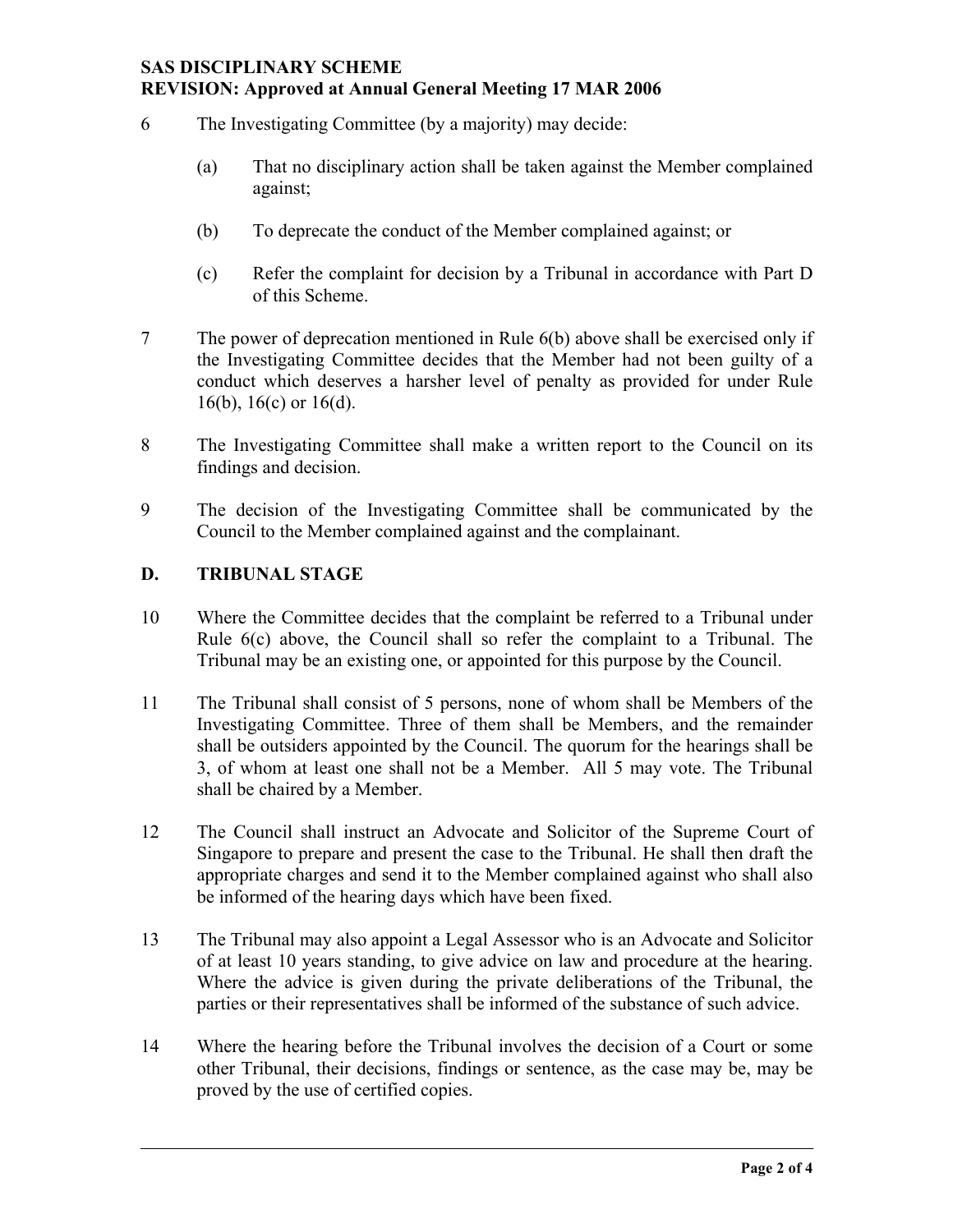- 15 The Tribunal shall then decide which of the charges have been established, and whether, the Member complained against is guilty as provided for under Rule 1 of this Scheme.
- 16 Where the Member complained against is found guilty, the Tribunal may mete out one or more of the following punishments:
	- (a) Deprecate the conduct of the Member complained against;
	- (b) Suspend him **from the Society** for a specified period;
	- (c) Call upon him to resign **from the Society**;
	- (d) Decide that he be expelled **from the Society**.
- 17 The Tribunal shall make a written report to the Council on its findings and decision.
- 18 The decision of the Tribunal shall be communicated by the Council to the Member complained against and the complainant.

## **E. APPEAL BOARD STAGE**

- 19 Any Member found guilty by the Investigating Committee under Rule 6(b), or by the Tribunal under Rule 16, may give notice of appeal to the Council.
- 20 Where the Council receives such an appeal, it shall refer it to an Appeal Board. The Appeal Board may be an existing one, or appointed for this purpose by the Council. At least 30 days' notice of the hearing shall be given to the Member who is appealing. At the hearing, the Tribunal, whose decision is being appealed, may be represented by an Advocate and Solicitor.
- 21 The Appeal Board shall consist of 3 persons. The Chairman of the Appeal Board shall be a member of the legal profession or the judiciary and the remaining two shall be Members who were not in the Investigating Committee or the Tribunal. The quorum for hearings shall be 3.
- 22 After the hearing of the Appeal, the Board shall decide by a majority vote, if it upholds the decision that the Member complained against is guilty as found by the Investigating Committee or Tribunal as the case may be. The penalty or penalties may be confirmed or substituted for lesser ones. If the decision is not upheld, the order and the penalty or penalties imposed shall be set aside.
- 23 The Appeal Board shall make a written report to the Council on its findings and decision.